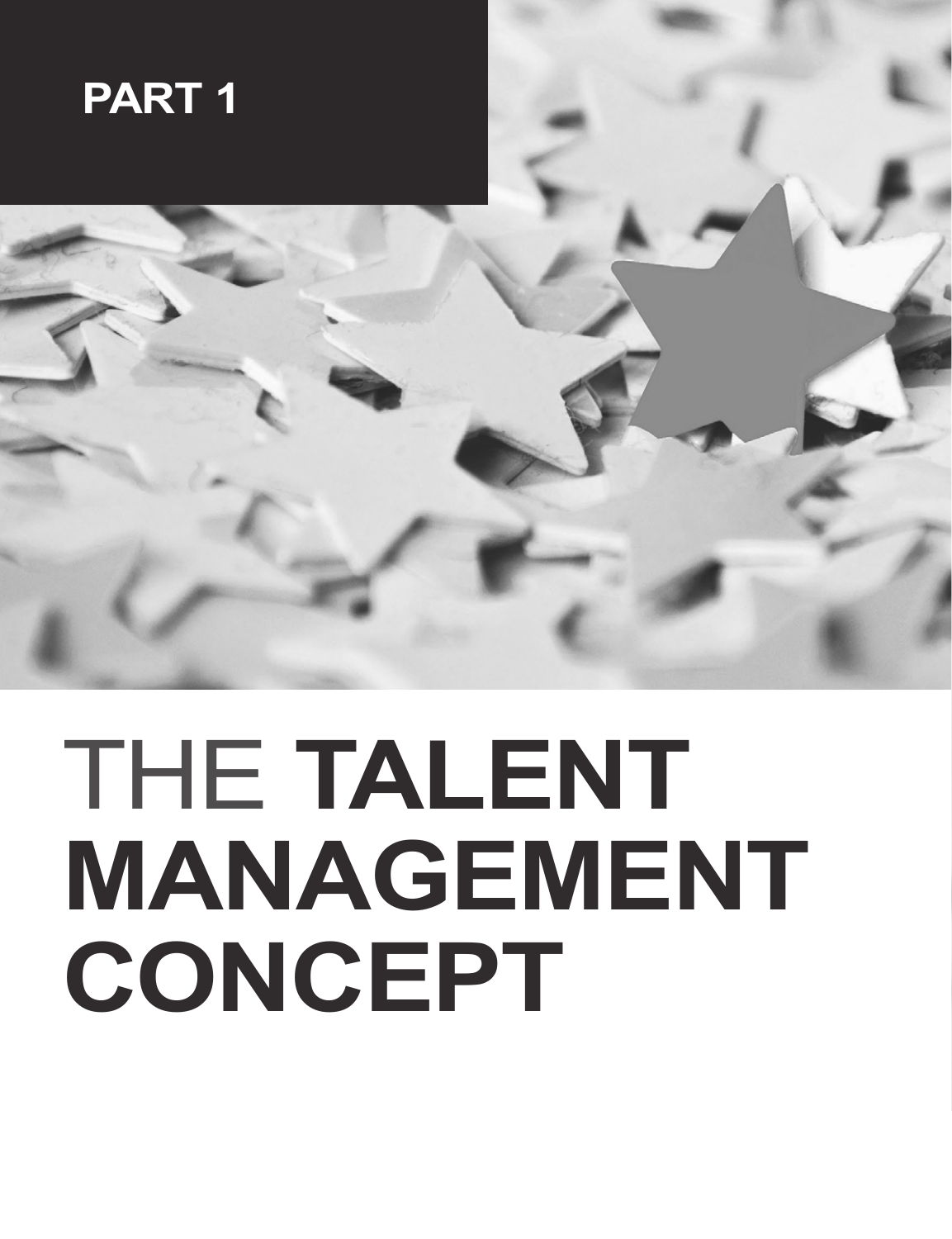# **1 Talent Management Defined**

*Susan Horner*

## **Learning objectives**

This chapter provides an introduction to the topic of talent management and gives the reader an insight into the underlying philosophy and applications. This chapter should enable you to:

- Gain a preliminary understanding of talent management and the historical development of the concept.
- Get a preliminary understanding of the talent management literature and the sources to enable you to do further reading.
- Understand the research agenda that underpins the topic and be able to source academic reviews of this topic.
- Gain a preliminary understanding of talent management processes in hospitality and tourism organisations and consider the advantages of using the approach.
- Prepare yourself for further reading and debate to help with your development of an understanding of the talent management process.

# **Introduction**

The concept of talent management is not new, and it remains a popular and contemporary concept in hospitality and in wider research fields because of its importance for both individuals and organisations. Talent management is regarded by some commentators as one of the most critical and challenging issues that helps the development of hospitality organisations in the global arena (Cappelli and Keller, 2014). Since the hospitality industry is highly people intensive, the management of talent is a critical factor. Talent in the sector generates high financial performance and also helps to attract new talent to an organisation which adds value to the organisation (Cheese, 2010). It is also argued that it is the talent in organisations that helps them to achieve competitive advantage (Brown *et al.*, 2004). It involves in the simplest form of fitting the right people with knowledge and expertise to the right organisations in order to maintain business success.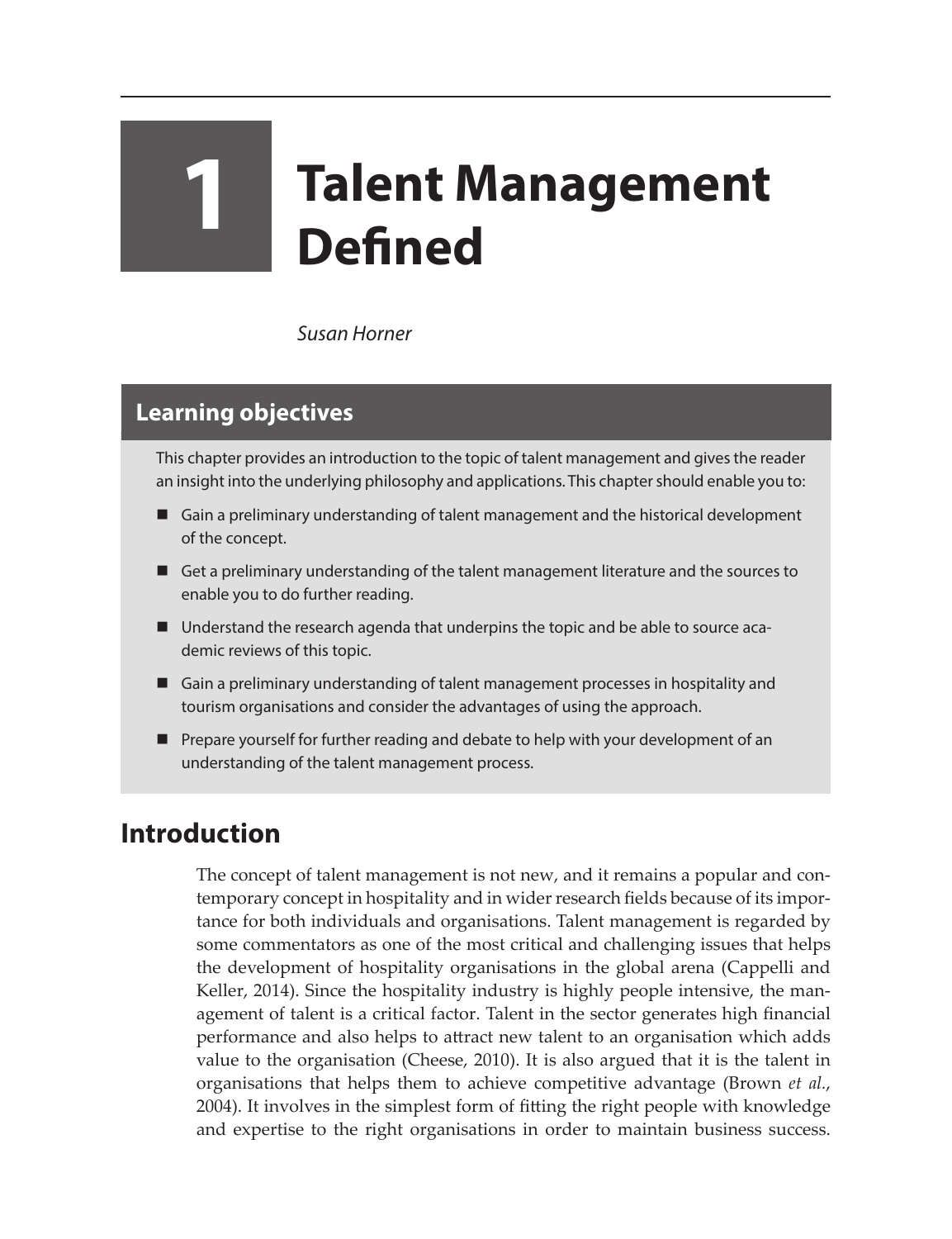There is a wealth of research from the hospitality field on the topic of talent man-<br> **1** agement. This was summarised by Kichuk *et al.*, (2014b) and includes Lashley *et al.* 2007; Baum 2008; Hatum 2010; Steward and Harte 2010, for example, and we will review this in more depth later in the chapter. It is recognised, however, that there are many areas for research and debate that can be pursued. Researchers still debate what actually constitutes talent management. Overall, talent management research to date has focused on the attraction, selection, development and retention of talented individuals, although new research on personal career progression is also starting to develop.

#### **What is talent?**

It is important, before we consider the world of work, to think about how we use the word 'talent' in normal language. We can see below the definitions and explanations from the *Oxford English Dictionary* and it can be seen that in normal language we think of talent as being a natural or innate ability. It is also interesting to note that used in an informal way, the term has overt sexual connotations and links to the physical attractiveness of people. This could lead to potential problems when we adapt the term to the organisational context, because individuals may still think of 'talent' as meaning attractive at a subconscious level. Other terms also arose in the twentieth century which referred to talent as people, one example being the term 'talent scout' which refers to a person who hunts for talent, usually in the sporting or entertainment world. Recent programmes such as *Britain's got Talent*, have also encouraged the idea that talent is all about special skills and qualities, such as singing or dancing, and the concept of celebrity judges and TV audiences judging amateurs in this type of talent show have been hugely popular and copied in most developed countries across the world. This has led many people to associate the term talent with either sport or entertainment. In the world of hospitality, which is increasingly about standardisation or scripted service encounters or following procedures, the question is "does it really need creative 'talent'?" It may need it but does it think it needs it. Or are they just using this term because it makes *human resources* sound more 'modern'?

#### **Illustration - the definition of talent**

*Natural aptitude or skill: He possesses more talent than any other player, She displayed a talent for* garden design

*People possessing natural aptitude or skill: I signed all the talent in Rome. Simon is a talent to watch.*

**British informal** - *People regarded as sexually attractive or as prospective sexual partners: Most Saturday nights I have this urge to go on the hunt for new talent*

*Source:* Oxford English Dictionary online. Accessed 23/8/16